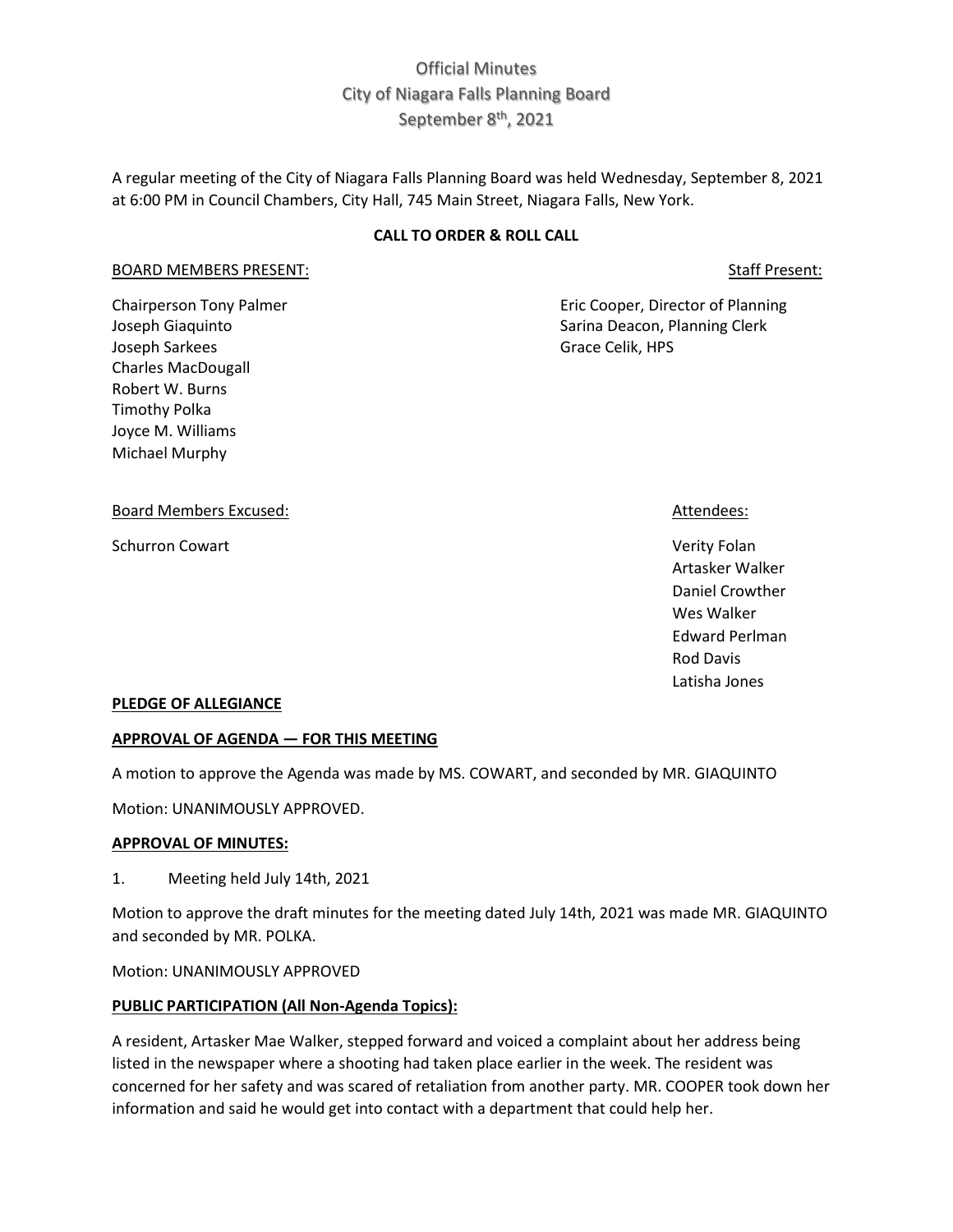# Official Minutes City of Niagara Falls Planning Board September 8<sup>th</sup>, 2021

### **PUBLIC HEARING:**

### **ACTION ITEMS:**

**1. Recommendation to City Council:** TM Montante Development requests the abandonment of the 16.5 foot wide alley that separates 500 and 512 Third Street from property located at 503 Main Street running between Main Street and Ferry Avenue.

DANIEL CROWTHER stepped forward and introduced himself as the project manager. MR. CROWTHER explained that TM Montante was asking for the abandonment of the alley that ran immediately West of the vacant properties 500 and 512 Third Street. He explained that alley runs between Ferry Avenue and Main Street and it was a critical component for the proposed site plan for the project, which involved the adaptive use of the surrounding properties. MR. CROWTHER explained that the parcel at 503 Main Street would serve as a parking lot to service the properties at 500 and 512 Third Street.

MR. GIAQUINTO asked if the parking lot was behind the buildings at 500 and 512 Third Street and MR. CROWTHER agreed. MR. GIAQUINTO explained that there were water lines running beneath that area and asked what TM Montante's plans were for them. MR. CROWTHER explained that there would not be any excavation done and that it would be turned into a sealed parking lot. MR. GIAQUINTO asked if TM Montante was planning to take responsibility for the water lines. MR. CROWTHER said it was his understanding that the water and sewer lines were under the care of the Niagara Falls Water Board but said that TM Montante would take responsibility for any damage during any excavations but did not expect there to be any excavations. He explained that the alley would be integrated into the parking lot and traffic flow would be reconfigured. MR. GIAQUINTO asked if the sewer line would run directly to the alley. MR. COOPER explained that the sewer line runs the entire length of the property. MR. COOPER referred to the suggested conditions for the recommendation being that the approval is contingent upon all necessary utility easements being in place. CHAIRMAN PALMER asked if the easement would be between TM Montante and the City of Niagara Falls. MR. COOPER said it could also include the Niagara Falls Water Board.

MR. GIAQUINTO asked if the City was giving up the lot. MR. COOPER said yes with a small consideration of a \$1.00 fee being waived. CHAIRMAN PALMER asked who currently owned the adjacent property. MR. CROWTHER said that USA Niagara did but TM Montante was in the final stages of buying it from them and expected the process to be complete in the coming weeks. MR. GIAQUINTO asked if TM Montante would be charging for parking. MR. CROWTHER said that the intent was to provide parking for the users of the buildings; he also explained that TM Montante would be paying taxes on said parcel. MR. MURPHY asked if the alley would be amalgamated to the two other properties and MR. CROWTHER agreed. MR. MURPHY asked if the amalgamation was one of the conditions. MR. COOPER said it was not be it could be added. MR. MURPHY asked if the parcel at 503 Main Street would have be amalgamated too. MR. CROWTHER answered that the intent was to have some amalgamation for the three parcels and would be determined by the site plan. CHAIRMAN PALMER pointed out that the parking lot could not be a freestanding parking lot because those were something the City was trying to avoid. CHAIRMAN PALMER suggested the parcel should be amalgamated to one of the other properties. MR. COOPER stated that the conditions covered this and that the Amalgamation would be added as a condition.

Motion to recommend approval of the disposal of subject property to the applicant made by MR. POLKA and seconded by MR. MURPHY.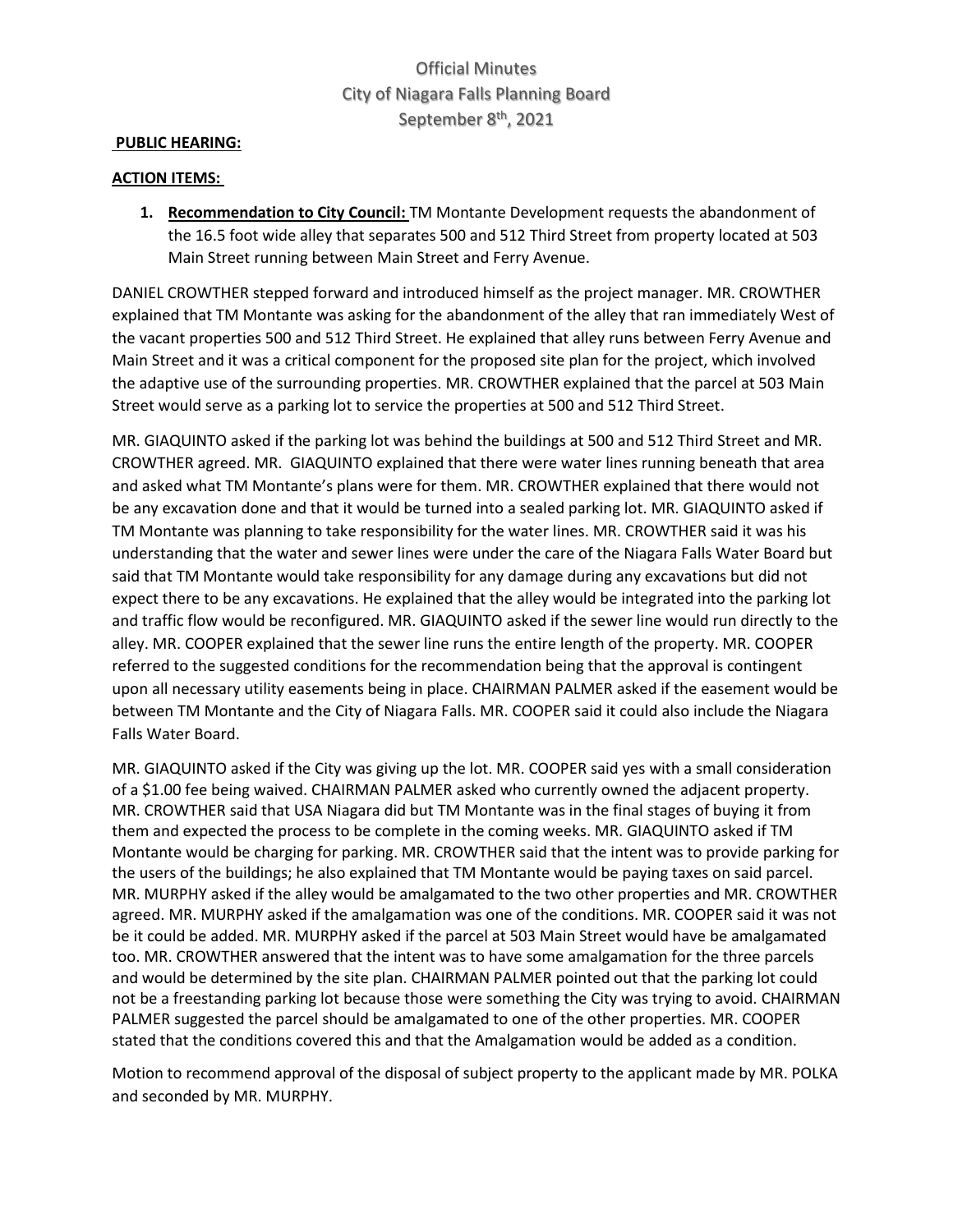# Official Minutes City of Niagara Falls Planning Board September 8<sup>th</sup>, 2021

POLLED VOTE:

| MR. BURNS       | Yes |
|-----------------|-----|
| MR. GIAQUINTO   | Yes |
| MR. MACDOUGALL  | Yes |
| MR. MURPHY      | Yes |
| MR. POLKA       | Yes |
| MR. SARKEES     | Yes |
| MS. COWART      | Yes |
| CHAIRMAN PALMER | Yes |

Motion: Unanimously Approved

**2. Recommendation to City Council:** Gray Line Niagara Falls Buffalo requests encroachment agreement for signage on Third Street.

VERITY FOLAN stepped forward and introduced herself as a representative from Gray Line Niagara Falls Buffalo. MISS. FOLAN explained that they were requesting an 8x8 inches pick up and drop off sign to be placed on Third Street for the tour buses. MR. GIAQUINTO asked if it would be in just one spot on Third Street and MISS. FOLAN said yes and that it would be a few steps away from Power City Eatery to help push more foot traffic down Third Street.

Motion to recommend approval made by MR. MURPHY and seconded by MR. MACDOUGALL.

POLLED VOTE:

| MR. BURNS       | Yes |
|-----------------|-----|
| MR. GIAQUINTO   | Yes |
| MR. MACDOUGALL  | Yes |
| MR. MURPHY      | Yes |
| MR. POLKA       | Yes |
| MR. SARKEES     | Yes |
| MS. COWART      | Yes |
| CHAIRMAN PALMER | Yes |

Motion: Unanimously Approved

**3. Site Plan Review:** The Eleanor Apartments LLC for Foggia Properties, owner of 707 8<sup>th</sup> Street Niagara Falls, NY (SBL: 144.78-2-31). Applicant is requesting approval to construct a necessary parking lot to a multi-dwelling structure and associated improvement.

Edward Perlman stepped forward and introduced himself as a representative for the Eleanor Apartments LLC. He stated that the Eleanor Apartments, a 27 unit building, needed a parking lot and